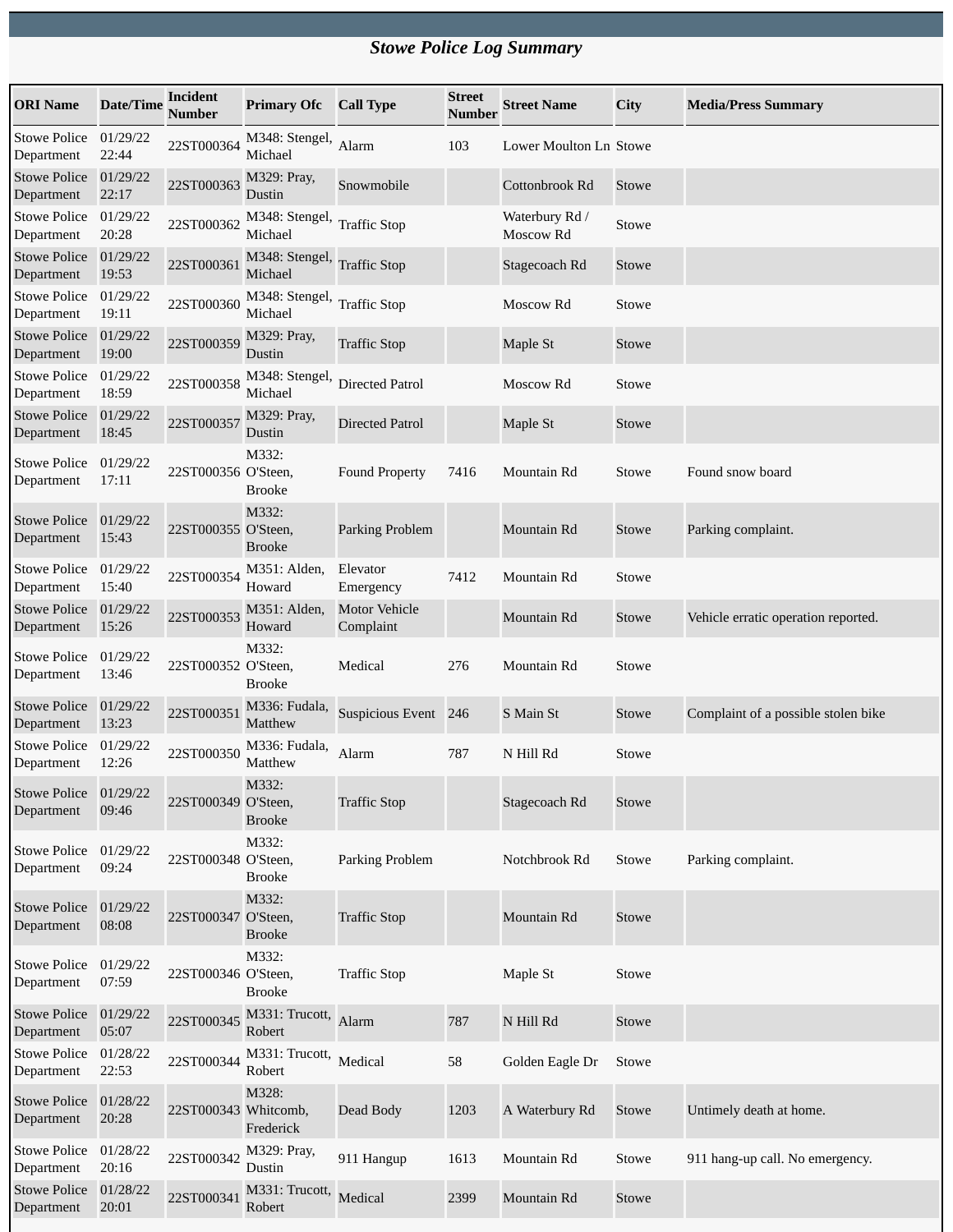| <b>ORI</b> Name                   | <b>Date/Time</b>  | Incident<br><b>Number</b> | <b>Primary Ofc</b>                   | <b>Call Type</b>                                | <b>Street</b><br><b>Number</b> | <b>Street Name</b>                           | City        | <b>Media/Press Summary</b>                                               |
|-----------------------------------|-------------------|---------------------------|--------------------------------------|-------------------------------------------------|--------------------------------|----------------------------------------------|-------------|--------------------------------------------------------------------------|
| <b>Stowe Police</b><br>Department | 01/28/22<br>14:03 | 22ST000340                | M336: Fudala,<br>Matthew             | <b>Motor Vehicle</b><br>Complaint               | 91                             | Main St                                      | Stowe       | Complaint of a car parking too close to<br>another car. No damage.       |
| <b>Stowe Police</b><br>Department | 01/28/22<br>12:52 | 22ST000339                | M334: Tabor,<br>Darron               | Alarm                                           | 20                             | <b>Sterling Ln</b>                           | Stowe       |                                                                          |
| <b>Stowe Police</b><br>Department | 01/28/22<br>10:03 | 22ST000338                | M336: Fudala,<br>Matthew             | <b>Traffic Detail</b>                           |                                | Mountain Rd /<br>Cottage Club Rd             | Stowe       |                                                                          |
| <b>Stowe Police</b><br>Department | 01/28/22<br>07:44 | 22ST000337                | M336: Fudala,<br>Matthew             | <b>Directed Patrol</b>                          |                                | Park St                                      | Stowe       |                                                                          |
| <b>Stowe Police</b><br>Department | 01/28/22<br>01:05 | 22ST000336                | M333: Rogers,<br>Christopher         | Parking Problem                                 |                                | Main St                                      | Stowe       | Parking ticket issued.                                                   |
| <b>Stowe Police</b><br>Department | 01/28/22<br>00:58 | 22ST000335                | M333: Rogers,<br>Christopher         | Parking Problem                                 |                                | Park St                                      | Stowe       | Parking ticket issued                                                    |
| <b>Stowe Police</b><br>Department | 01/27/22<br>20:24 | 22ST000334 Cavarretta,    | M330:<br>Benjamin                    | <b>Traffic Stop</b>                             |                                | Stowe Hollow Rd /<br>Gold Brook Rd           | Stowe       |                                                                          |
| <b>Stowe Police</b><br>Department | 01/27/22<br>19:48 | 22ST000333 Cavarretta,    | M330:<br>Benjamin                    | <b>Traffic Stop</b>                             |                                | <b>Sterling Valley Rd</b><br>/ Stagecoach Rd | Morrisville |                                                                          |
| <b>Stowe Police</b><br>Department | 01/27/22<br>19:30 | 22ST000332 Cavarretta,    | M330:<br>Benjamin                    | <b>Traffic Stop</b>                             |                                | Park St                                      | Stowe       |                                                                          |
| <b>Stowe Police</b><br>Department | 01/27/22<br>18:10 | 22ST000331 Cavarretta,    | M330:<br>Benjamin                    | <b>Motor Vehicle</b><br>Complaint               |                                | Maple St                                     | Stowe       | Car hit a deer.                                                          |
| <b>Stowe Police</b><br>Department | 01/27/22<br>17:53 | 22ST000330 Mazzilli,      | M323:<br>Anthony                     | <b>Motor Vehicle</b><br>Complaint               |                                | Waterbury Rd                                 | Stowe       | Report of erratic vehicle operation.                                     |
| <b>Stowe Police</b><br>Department | 01/27/22<br>14:58 | 22ST000329                | M352: Daley,<br>Sylvie               | CO Alarm                                        | 456                            | Thomas Ln                                    | Stowe       |                                                                          |
| <b>Stowe Police</b><br>Department | 01/27/22<br>11:03 | 22ST000328                | M327: Jenness,<br>Donald             | Theft                                           | 7416                           | Mountain Rd                                  | Stowe       | Under Investigation.                                                     |
| <b>Stowe Police</b><br>Department | 01/27/22<br>04:51 | 22ST000327                | M333: Rogers,<br>Christopher         | Alarm                                           | 25                             | Main St                                      | Stowe       |                                                                          |
| <b>Stowe Police</b><br>Department | 01/26/22<br>19:42 | 22ST000326 Cavarretta,    | M330:<br>Benjamin                    | <b>Traffic Stop</b>                             |                                | <b>Vt Rt 100</b>                             | Stowe       |                                                                          |
| <b>Stowe Police</b><br>Department | 01/26/22<br>17:33 | 22ST000325 Mazzilli,      | M323:<br>Anthony                     | 911 Hangup                                      | 48                             | S Main St                                    | Stowe       | 911 hang-up, no emergency.                                               |
| <b>Stowe Police</b><br>Department | 01/26/22<br>16:14 | 22ST000324 Mazzilli,      | M323:<br>Anthony                     | Animal Problem                                  | 1159                           | Waterbury Rd                                 | Stowe       | Complaint of neighbor's dogs being on the<br>complainant's property.     |
| <b>Stowe Police</b><br>Department | 01/26/22<br>15:36 | 22ST000323                | M335: Sawyer, Motor Vehicle<br>James | Complaint                                       |                                | Cottonbrook Rd                               | Stowe       | Report of a vehicle that had tore up a corn<br>field. Vehicle not found. |
| <b>Stowe Police</b><br>Department | 01/26/22<br>15:04 | 22ST000322                | James                                | M335: Sawyer, Accident - Injury<br>to Person(s) | 968                            | Mountain Rd                                  | Stowe       | Two vehicles involved in a crash with minor<br>injuries.                 |
| <b>Stowe Police</b><br>Department | 01/26/22<br>13:45 | 22ST000321                | M352: Daley,<br>Sylvie               | <b>Wanted Person</b>                            | 89                             | Golden Eagle Dr                              | Stowe       | Served arrest warrant.                                                   |
| <b>Stowe Police</b><br>Department | 01/26/22<br>11:37 | 22ST000320                | M352: Daley,<br>Sylvie               | <b>Suspicious Event</b>                         | 5837                           | Mountain Rd                                  | Stowe       | Phone scam in reference to bank<br>information.                          |
| <b>Stowe Police</b><br>Department | 01/26/22<br>10:34 | 22ST000319                | M327: Jenness,<br>Donald             | Assist - Agency                                 | 89                             | Golden Eagle Dr                              | Stowe       | Assist DCF.                                                              |
| <b>Stowe Police</b><br>Department | 01/26/22<br>10:30 | 22ST000318                | M327: Jenness,<br>Donald             | Assist - Agency                                 | 89                             | Golden Eagle Dr                              | Stowe       | <b>Assist DCF</b>                                                        |
| <b>Stowe Police</b><br>Department | 01/26/22<br>09:55 | 22ST000317                | M352: Daley,<br>Sylvie               | Theft                                           | 99                             | Sylvan Woods Dr                              | Stowe       | Fraudulent bank charges.,                                                |
| <b>Stowe Police</b><br>Department | 01/26/22<br>08:39 | 22ST000316                | M327: Jenness,<br>Donald             | Fire Alarm                                      | 2313                           | W Hill Rd                                    | Stowe       |                                                                          |
| <b>Stowe Police</b><br>Department | 01/26/22<br>01:46 | 22ST000315                | M331: Trucott,<br>Robert             | <b>Parking Problem</b>                          |                                | Park St                                      | Stowe       | <b>Parking Ticket</b>                                                    |